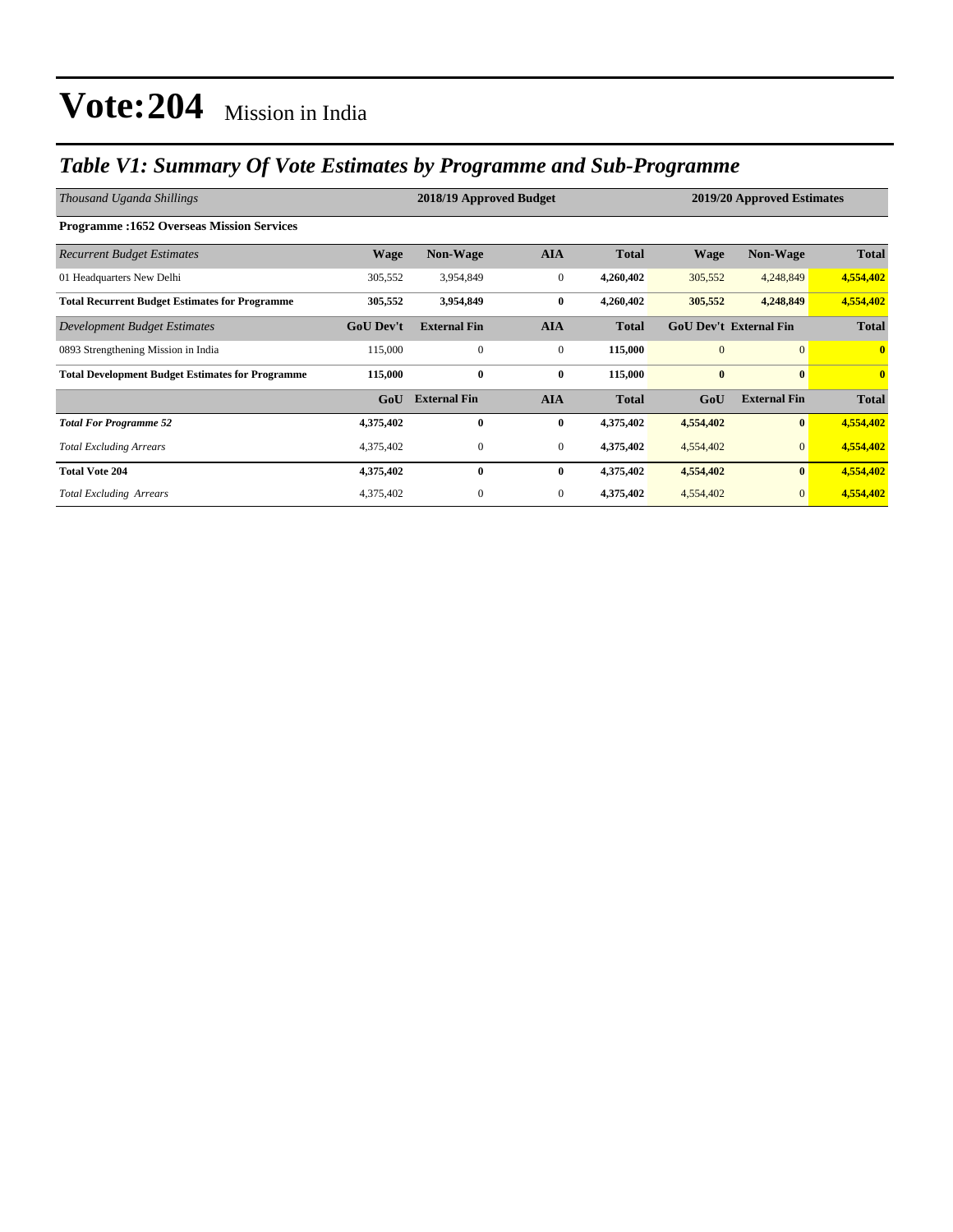# **Vote:204** Mission in India

## *Table V2: Summary Vote Estimates by Item*

| Thousand Uganda Shillings                                   |           | 2018/19 Approved Budget |              |              |           | 2019/20Approved Estimates |                         |  |  |
|-------------------------------------------------------------|-----------|-------------------------|--------------|--------------|-----------|---------------------------|-------------------------|--|--|
|                                                             | GoU       | <b>External Fin</b>     | <b>AIA</b>   | <b>Total</b> | GoU       | <b>External Fin</b>       | <b>Total</b>            |  |  |
| <b>Employees, Goods and Services (Outputs Provided)</b>     | 4,260,402 | $\bf{0}$                | $\bf{0}$     | 4,260,402    | 4,554,402 | $\bf{0}$                  | 4,554,402               |  |  |
| 211103 Allowances (Inc. Casuals, Temporary)                 | 1,243,553 | $\bf{0}$                | $\bf{0}$     | 1,243,553    | 1,508,659 | $\bf{0}$                  | 1,508,659               |  |  |
| 211105 Missions staff salaries                              | 305,552   | $\bf{0}$                | $\bf{0}$     | 305,552      | 305,552   | $\bf{0}$                  | 305,552                 |  |  |
| 212201 Social Security Contributions                        | 36,815    | $\bf{0}$                | $\bf{0}$     | 36,815       | 36,815    | $\bf{0}$                  | 36,815                  |  |  |
| 213001 Medical expenses (To employees)                      | 79,140    | $\bf{0}$                | $\bf{0}$     | 79,140       | 79,140    | $\bf{0}$                  | 79,140                  |  |  |
| 221001 Advertising and Public Relations                     | 161,777   | $\bf{0}$                | $\bf{0}$     | 161,777      | 152,277   | $\bf{0}$                  | 152,277                 |  |  |
| 221002 Workshops and Seminars                               | 15,305    | $\bf{0}$                | $\bf{0}$     | 15,305       | 15,305    | $\bf{0}$                  | 15,305                  |  |  |
| 221005 Hire of Venue (chairs, projector, etc)               | 30,610    | $\bf{0}$                | $\bf{0}$     | 30,610       | 30,610    | $\bf{0}$                  | 30,610                  |  |  |
| 221007 Books, Periodicals & Newspapers                      | 5,177     | $\bf{0}$                | $\bf{0}$     | 5,177        | 5,177     | $\bf{0}$                  | 5,177                   |  |  |
| 221008 Computer supplies and Information Technology<br>(TT) | 13,415    | $\bf{0}$                | $\bf{0}$     | 13,415       | 13,415    | $\bf{0}$                  | 13,415                  |  |  |
| 221009 Welfare and Entertainment                            | 25,000    | $\bf{0}$                | $\bf{0}$     | 25,000       | 25,000    | $\bf{0}$                  | 25,000                  |  |  |
| 221011 Printing, Stationery, Photocopying and Binding       | 23,694    | $\bf{0}$                | $\bf{0}$     | 23,694       | 23,694    | $\bf{0}$                  | 23,694                  |  |  |
| 222001 Telecommunications                                   | 32,424    | $\bf{0}$                | $\bf{0}$     | 32,424       | 32,424    | $\bf{0}$                  | 32,424                  |  |  |
| 222002 Postage and Courier                                  | 12,688    | $\bf{0}$                | $\bf{0}$     | 12,688       | 12,688    | $\bf{0}$                  | 12,688                  |  |  |
| 223001 Property Expenses                                    | 22,000    | $\bf{0}$                | $\bf{0}$     | 22,000       | 22,000    | $\bf{0}$                  | 22,000                  |  |  |
| 223003 Rent - (Produced Assets) to private entities         | 1,539,789 | $\bf{0}$                | $\bf{0}$     | 1,539,789    | 1,468,756 | $\bf{0}$                  | 1,468,756               |  |  |
| 223004 Guard and Security services                          | 102,784   | $\bf{0}$                | $\bf{0}$     | 102,784      | 102,784   | $\bf{0}$                  | 102,784                 |  |  |
| 223005 Electricity                                          | 102,900   | $\bf{0}$                | $\bf{0}$     | 102,900      | 78,900    | $\bf{0}$                  | 78,900                  |  |  |
| 223006 Water                                                | 6,800     | $\bf{0}$                | $\bf{0}$     | 6,800        | 6,800     | $\bf{0}$                  | 6,800                   |  |  |
| 226001 Insurances                                           | 11,895    | $\bf{0}$                | $\bf{0}$     | 11,895       | 11,895    | $\bf{0}$                  | 11,895                  |  |  |
| 227001 Travel inland                                        | 158,403   | $\bf{0}$                | $\bf{0}$     | 158,403      | 282,330   | $\bf{0}$                  | 282,330                 |  |  |
| 227002 Travel abroad                                        | 267,183   | $\bf{0}$                | $\bf{0}$     | 267,183      | 267,183   | $\bf{0}$                  | 267,183                 |  |  |
| 227004 Fuel, Lubricants and Oils                            | 41,236    | $\bf{0}$                | $\bf{0}$     | 41,236       | 41,236    | $\bf{0}$                  | 41,236                  |  |  |
| 228002 Maintenance - Vehicles                               | 22,263    | $\bf{0}$                | $\bf{0}$     | 22,263       | 31,763    | $\bf{0}$                  | 31,763                  |  |  |
| <b>Investment</b> (Capital Purchases)                       | 115,000   | $\bf{0}$                | $\bf{0}$     | 115,000      | $\bf{0}$  | $\bf{0}$                  | $\overline{\mathbf{0}}$ |  |  |
| 312202 Machinery and Equipment                              | 35,000    | $\bf{0}$                | $\bf{0}$     | 35,000       | $\bf{0}$  | $\bf{0}$                  | $\overline{\mathbf{0}}$ |  |  |
| 312203 Furniture & Fixtures                                 | 80,000    | $\bf{0}$                | $\bf{0}$     | 80,000       | $\bf{0}$  | $\bf{0}$                  | $\bf{0}$                |  |  |
| <b>Grand Total Vote 204</b>                                 | 4,375,402 | $\bf{0}$                | $\bf{0}$     | 4,375,402    | 4,554,402 | $\bf{0}$                  | 4,554,402               |  |  |
| <b>Total Excluding Arrears</b>                              | 4,375,402 | $\boldsymbol{0}$        | $\mathbf{0}$ | 4,375,402    | 4,554,402 | $\mathbf{0}$              | 4,554,402               |  |  |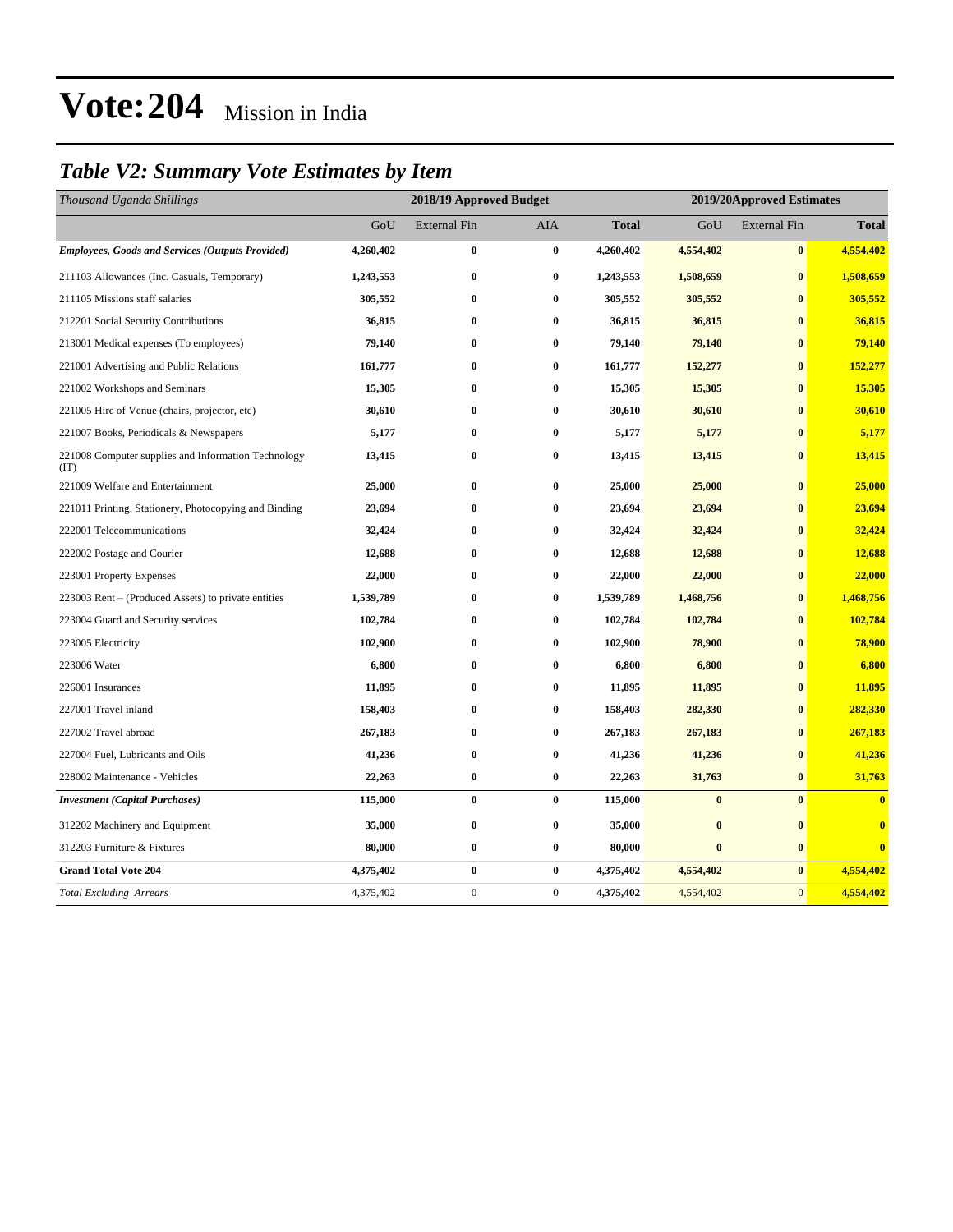### *Table V3: Detailed Estimates by Programme, Sub Programme, Output and Item*

### *Programme :1652 Overseas Mission Services*

*Recurrent Budget Estimates*

#### **SubProgramme 01 Headquarters New Delhi**

| Thousand Uganda Shillings                                            | 2018/19 Approved Budget |                |                  | 2019/20 Approved Estimates |                       |                |              |
|----------------------------------------------------------------------|-------------------------|----------------|------------------|----------------------------|-----------------------|----------------|--------------|
| <b>Outputs Provided</b>                                              | Wage                    | Non Wage       | AIA              | <b>Total</b>               | Wage                  | Non Wage       | <b>Total</b> |
| <b>Output 165201 Cooperation frameworks</b>                          |                         |                |                  |                            |                       |                |              |
| 211103 Allowances (Inc. Casuals, Temporary)                          | $\mathbf{0}$            | 849,853        | $\boldsymbol{0}$ | 849,853                    | $\overline{0}$        | 990,959        | 990,959      |
| 211105 Missions staff salaries                                       | 305,552                 | $\overline{0}$ | $\boldsymbol{0}$ | 305,552                    | 305,552               | $\overline{0}$ | 305,552      |
| 213001 Medical expenses (To employees)                               | $\boldsymbol{0}$        | 64,140         | $\boldsymbol{0}$ | 64,140                     | $\mathbf{0}$          | 64,140         | 64,140       |
| 221007 Books, Periodicals & Newspapers                               | $\boldsymbol{0}$        | 5,177          | $\boldsymbol{0}$ | 5,177                      | $\boldsymbol{0}$      | 5,177          | 5,177        |
| 221008 Computer supplies and Information Technology (IT)             | $\boldsymbol{0}$        | 6,631          | $\boldsymbol{0}$ | 6,631                      | $\mathbf{0}$          | 6,631          | 6,631        |
| 222001 Telecommunications                                            | $\boldsymbol{0}$        | 24,006         | $\boldsymbol{0}$ | 24,006                     | $\boldsymbol{0}$      | 24,006         | 24,006       |
| 222002 Postage and Courier                                           | $\boldsymbol{0}$        | 12,688         | $\boldsymbol{0}$ | 12,688                     | $\boldsymbol{0}$      | 12,688         | 12,688       |
| 223003 Rent – (Produced Assets) to private entities                  | $\boldsymbol{0}$        | 1,233,562      | $\boldsymbol{0}$ | 1,233,562                  | $\mathbf{0}$          | 1,162,493      | 1,162,493    |
| 223004 Guard and Security services                                   | $\boldsymbol{0}$        | 102,784        | $\boldsymbol{0}$ | 102,784                    | $\mathbf{0}$          | 102,784        | 102,784      |
| 223005 Electricity                                                   | $\boldsymbol{0}$        | 70,000         | $\boldsymbol{0}$ | 70,000                     | $\mathbf{0}$          | 58,000         | 58,000       |
| 223006 Water                                                         | $\boldsymbol{0}$        | 6,800          | $\boldsymbol{0}$ | 6,800                      | $\boldsymbol{0}$      | 6,800          | 6,800        |
| 226001 Insurances                                                    | $\boldsymbol{0}$        | 11,895         | $\boldsymbol{0}$ | 11,895                     | $\boldsymbol{0}$      | 11,895         | 11,895       |
| 227001 Travel inland                                                 | $\boldsymbol{0}$        | 139,272        | $\boldsymbol{0}$ | 139,272                    | $\mathbf{0}$          | 151,272        | 151,272      |
| 227002 Travel abroad                                                 | $\boldsymbol{0}$        | 152,396        | $\boldsymbol{0}$ | 152,396                    | $\boldsymbol{0}$      | 152,396        | 152,396      |
| <b>Total Cost of Output 01</b>                                       | 305,552                 | 2,679,204      | 0                | 2,984,756                  | 305,552               | 2,749,241      | 3,054,793    |
| Output 165202 Consulars services                                     |                         |                |                  |                            |                       |                |              |
| 211103 Allowances (Inc. Casuals, Temporary)                          | $\boldsymbol{0}$        | 280,242        | $\boldsymbol{0}$ | 280,242                    | $\boldsymbol{0}$      | 394,742        | 394,742      |
| 212201 Social Security Contributions                                 | $\boldsymbol{0}$        | 36,815         | $\boldsymbol{0}$ | 36,815                     | $\boldsymbol{0}$      | 36,815         | 36,815       |
| 221009 Welfare and Entertainment                                     | $\boldsymbol{0}$        | 25,000         | $\boldsymbol{0}$ | 25,000                     | $\mathbf{0}$          | 25,000         | 25,000       |
| 221011 Printing, Stationery, Photocopying and Binding                | $\boldsymbol{0}$        | 737            | $\boldsymbol{0}$ | 737                        | $\mathbf{0}$          | 737            | 737          |
| 223001 Property Expenses                                             | $\boldsymbol{0}$        | 22,000         | $\boldsymbol{0}$ | 22,000                     | $\mathbf{0}$          | 22,000         | 22,000       |
| 227004 Fuel, Lubricants and Oils                                     | $\boldsymbol{0}$        | 41,236         | $\boldsymbol{0}$ | 41,236                     | $\boldsymbol{0}$      | 41,236         | 41,236       |
| 228002 Maintenance - Vehicles                                        | $\boldsymbol{0}$        | 22,263         | $\boldsymbol{0}$ | 22,263                     | $\boldsymbol{0}$      | 31,763         | 31,763       |
| <b>Total Cost of Output 02</b>                                       | 0                       | 428,293        | 0                | 428,293                    | $\boldsymbol{\theta}$ | 552,293        | 552,293      |
| Output 165204 Promotion of trade, tourism, education, and investment |                         |                |                  |                            |                       |                |              |
| 211103 Allowances (Inc. Casuals, Temporary)                          | $\overline{0}$          | 113,457        | $\boldsymbol{0}$ | 113,457                    | $\mathbf{0}$          | 122,957        | 122,957      |
| 213001 Medical expenses (To employees)                               | 0                       | 15,000         | $\boldsymbol{0}$ | 15,000                     | $\boldsymbol{0}$      | 15,000         | 15,000       |
| 221001 Advertising and Public Relations                              | $\mathbf{0}$            | 161,777        | 0                | 161,777                    | $\mathbf{0}$          | 152,277        | 152,277      |
| 221002 Workshops and Seminars                                        | $\boldsymbol{0}$        | 15,305         | $\boldsymbol{0}$ | 15,305                     | $\boldsymbol{0}$      | 15,305         | 15,305       |
| 221005 Hire of Venue (chairs, projector, etc)                        | $\boldsymbol{0}$        | 30,610         | $\boldsymbol{0}$ | 30,610                     | $\boldsymbol{0}$      | 30,610         | 30,610       |
| 221008 Computer supplies and Information Technology (IT)             | $\boldsymbol{0}$        | 6,784          | $\boldsymbol{0}$ | 6,784                      | $\mathbf{0}$          | 6,784          | 6,784        |
| 221011 Printing, Stationery, Photocopying and Binding                | $\boldsymbol{0}$        | 22,957         | 0                | 22,957                     | $\mathbf{0}$          | 22,957         | 22,957       |
| 222001 Telecommunications                                            | $\boldsymbol{0}$        | 8,418          | $\boldsymbol{0}$ | 8,418                      | $\mathbf{0}$          | 8,418          | 8,418        |
| 223003 Rent – (Produced Assets) to private entities                  | $\boldsymbol{0}$        | 306,227        | $\boldsymbol{0}$ | 306,227                    | $\boldsymbol{0}$      | 306,263        | 306,263      |
| 223005 Electricity                                                   | $\boldsymbol{0}$        | 32,900         | $\boldsymbol{0}$ | 32,900                     | $\mathbf{0}$          | 20,900         | 20,900       |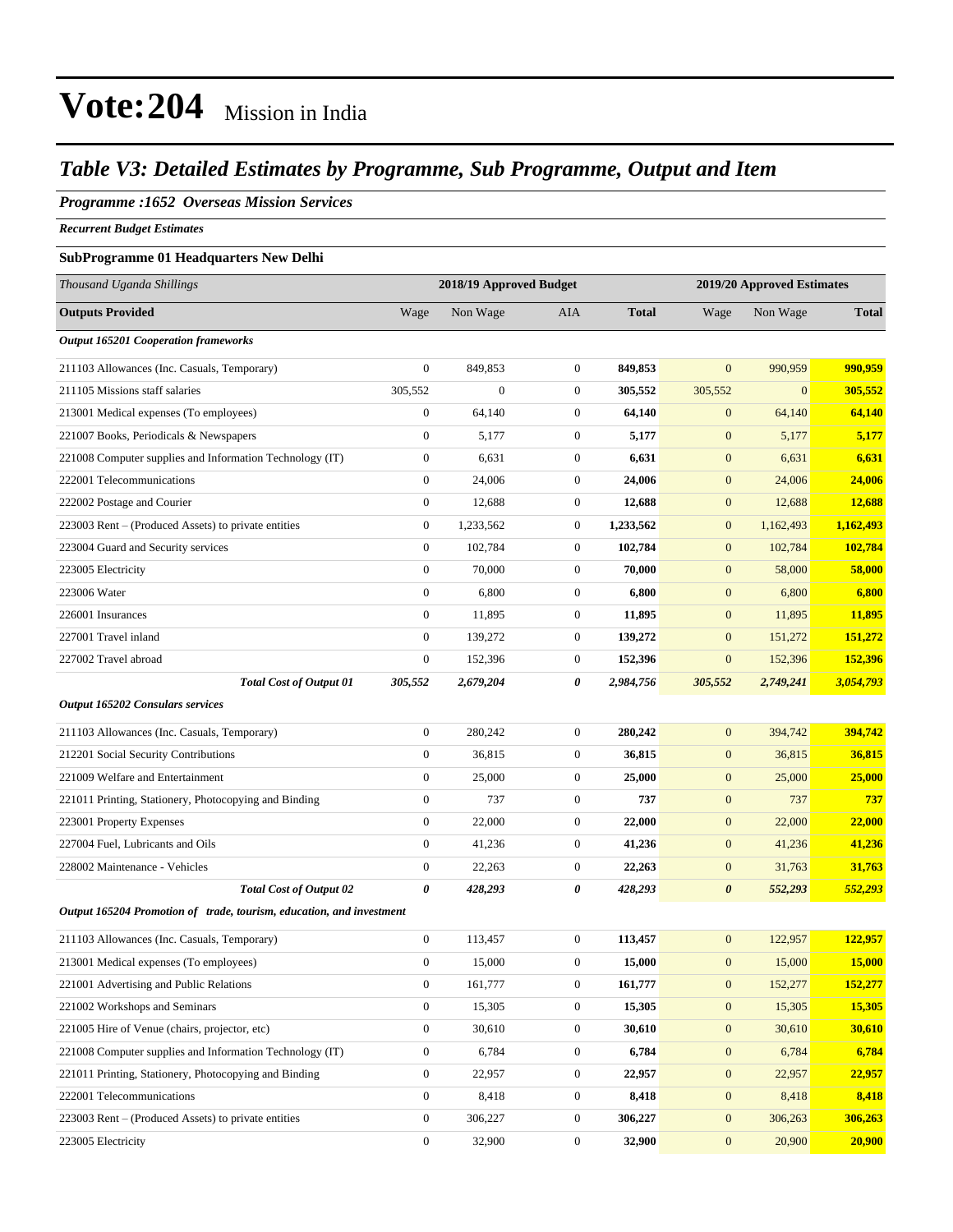## **Vote:204** Mission in India

| 227001 Travel inland                  |         | 19.131    | 19.131                    |                       | 131,057   | 131,057   |
|---------------------------------------|---------|-----------|---------------------------|-----------------------|-----------|-----------|
| 227002 Travel abroad                  |         | 114.787   | $\mathbf{0}$<br>114,787   | $\overline{0}$        | 114.787   | 114,787   |
| <b>Total Cost of Output 04</b>        | 0       | 847.352   | 0<br>847,352              | $\boldsymbol{\theta}$ | 947,316   | 947,316   |
| <b>Total Cost Of Outputs Provided</b> | 305,552 | 3.954.849 | $\bf{0}$<br>4.260.402     | 305,552               | 4.248.849 | 4,554,402 |
| <b>Total Cost for SubProgramme 01</b> | 305,552 | 3,954,849 | $\bf{0}$<br>4,260,402     | 305,552               | 4,248,849 | 4,554,402 |
| <b>Total Excluding Arrears</b>        | 305.552 | 3.954.849 | $\mathbf{0}$<br>4.260.402 | 305,552               | 4,248,849 | 4,554,402 |
|                                       |         |           |                           |                       |           |           |

*Development Budget Estimates*

#### **Project 0893 Strengthening Mission in India**

| Thousand Uganda Shillings                                     | 2018/19 Approved Budget       |                     |                |              | 2019/20 Approved Estimates    |                       |                         |  |
|---------------------------------------------------------------|-------------------------------|---------------------|----------------|--------------|-------------------------------|-----------------------|-------------------------|--|
| <b>Capital Purchases</b>                                      | <b>GoU Dev't External Fin</b> |                     | <b>AIA</b>     | <b>Total</b> | <b>GoU Dev't External Fin</b> |                       | <b>Total</b>            |  |
| Output 165277 Purchase of Specialised Machinery and Equipment |                               |                     |                |              |                               |                       |                         |  |
| 312202 Machinery and Equipment                                | 35,000                        | $\boldsymbol{0}$    | $\overline{0}$ | 35,000       | $\overline{0}$                | $\overline{0}$        | $\overline{\mathbf{0}}$ |  |
| Total Cost Of Output 165277                                   | 35,000                        | 0                   | 0              | 35,000       | $\boldsymbol{\theta}$         | $\boldsymbol{\theta}$ | $\boldsymbol{\theta}$   |  |
| Output 165278 Purchase of Furniture and fictures              |                               |                     |                |              |                               |                       |                         |  |
| 312203 Furniture & Fixtures                                   | 80,000                        | $\mathbf{0}$        | $\overline{0}$ | 80.000       | $\mathbf{0}$                  | $\overline{0}$        | $\overline{\mathbf{0}}$ |  |
| Total Cost Of Output 165278                                   | 80,000                        | 0                   | 0              | 80,000       | $\boldsymbol{\theta}$         | $\boldsymbol{\theta}$ | $\theta$                |  |
| <b>Total Cost for Capital Purchases</b>                       | 115,000                       | $\boldsymbol{0}$    | $\overline{0}$ | 115,000      | $\mathbf{0}$                  | $\overline{0}$        | $\overline{\mathbf{0}}$ |  |
| <b>Total Cost for Project: 0893</b>                           | 115,000                       | $\mathbf{0}$        | $\overline{0}$ | 115,000      | $\overline{0}$                | $\Omega$              | $\overline{\mathbf{0}}$ |  |
| <b>Total Excluding Arrears</b>                                | 115,000                       | $\boldsymbol{0}$    | $\overline{0}$ | 115,000      | $\mathbf{0}$                  | $\overline{0}$        | $\overline{\mathbf{0}}$ |  |
|                                                               | GoU                           | <b>External Fin</b> | <b>AIA</b>     | <b>Total</b> | GoU                           | <b>External Fin</b>   | <b>Total</b>            |  |
| <b>Total Cost for Programme 52</b>                            | 4,375,402                     | $\bf{0}$            | $\bf{0}$       | 4,375,402    | 4,554,402                     | $\mathbf{0}$          | 4,554,402               |  |
| <b>Total Excluding Arrears</b>                                | 4,375,402                     | $\boldsymbol{0}$    | $\overline{0}$ | 4,375,402    | 4,554,402                     | $\overline{0}$        | 4,554,402               |  |
|                                                               | GoU                           | <b>External Fin</b> | <b>AIA</b>     | <b>Total</b> | GoU                           | <b>External Fin.</b>  | <b>Total</b>            |  |
| <b>Grand Total for Vote 204</b>                               | 4,375,402                     | $\bf{0}$            | $\bf{0}$       | 4,375,402    | 4,554,402                     | $\mathbf{0}$          | 4,554,402               |  |
| <b>Total Excluding Arrears</b>                                | 4,375,402                     | $\mathbf{0}$        | $\overline{0}$ | 4,375,402    | 4,554,402                     | $\vert 0 \vert$       | 4,554,402               |  |